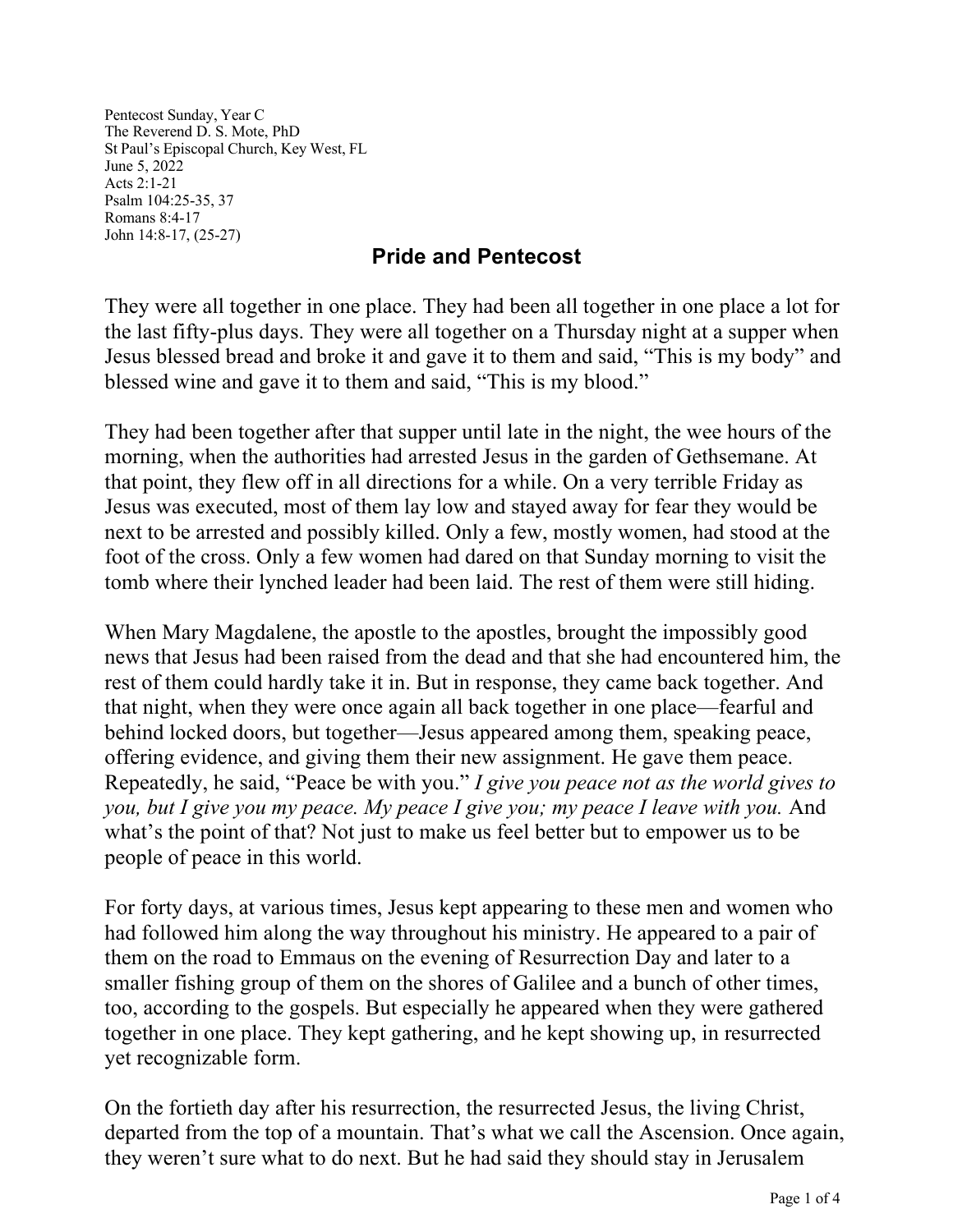until they were filled with power. Right about then they were mostly filled with perplexity. Again.

However unlikely it seemed at the time, over and over, what he said kept turning out to be what happened, even if not quite like they imagined. So, for ten days they hung out, waiting in Jerusalem. Waiting for the next thing to happen. What would the next thing be? How would they know when it had arrived? Hurry up and wait.

Have you ever waited like this for the next thing, mostly or at least somewhat confident that eventually it will occur but not quite sure when or how, not quite sure if you can hold on till then? Afraid when it does arrive you might somehow miss it 'cause you don't know what to expect exactly?

I've waited like that a number of times, and during this protracted season of Coronatide or Pandemia or whatever we will call it, ultimately, I did a lot of waiting and wondering. What is the next thing in my life? What is the next place where I'm supposed to serve? I looked at lots of possibilities. I was offered some, but I was turned down for lots more. And then, suddenly, apparently out of nowhere but so right on time, I was invited to come and visit for a second interview with the oldest congregation south of St Augustine, St Paul's, Key West. That was a year ago in April, and guess what? One year ago today, in this place, I was installed as the thirtyfourth rector of St Paul's, Key West. Sometimes we just have to wait, even when we don't know exactly what will come along. But if we can hold on, eventually things will come 'round right.

I'm so glad to be here and so glad that not only am I the thirty-fourth rector of St Paul's, I'm the first woman rector of St Paul's and the first lesbian rector of St Paul's. I'm not gonna say I'm the first queer rector of St Paul's because there are pictures of my predecessors in the historic rectory. And if you look at some of them you're like, "Ummm, I don't know." So, maybe not the first LGBTQIA+ rector, but the first dyke nonetheless.

So, sometimes we just have to wait. And we don't know for how long. But that's how it works.

So, they were waiting, and in that waiting they were doing what they knew to do. They weren't sure what was going to happen next. They weren't sure how they would know. But Jesus said, "Wait."

And on the fiftieth day after the Resurrection, the day of Pentecost, the community that had gathered around Jesus, male and female, about 120 of them, Acts says, waited together and were "constantly devoting themselves to prayer."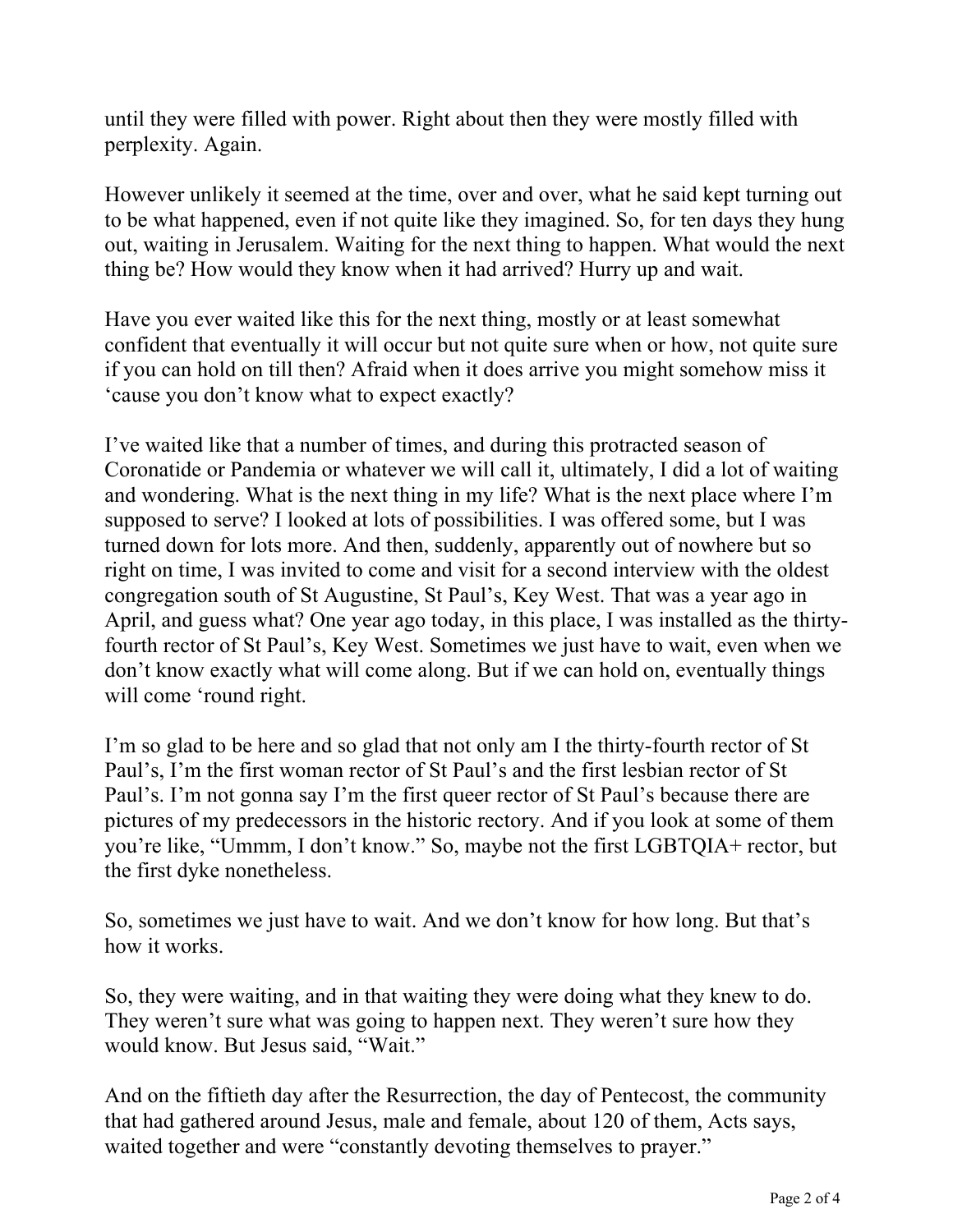They took steps while they waited to choose a replacement for Judas. They chose Matthias. They paid attention to one another. They did what was indicated so far as they could tell even as they waited for the next, clear thing.

And so, when the day of Pentecost had come, I think they were still surprised.

Suddenly, Acts says, from heaven there came a sound like the rush of a violent wind, and it filled the entire house where they were sitting. Is it just me, or does that sound kinda like a description of a tropical storm? It was a big, mighty, violent wind; a *big* noise.

Today is the one hundredth day since Transfiguration Sunday. Starting on that Sunday and throughout the forty days of Lent plus the Sundays in Lent we embarked upon a period of discernment as a community, on a community retreat, asking and thinking about over and over and over: in this season, at this time, in this place, what are we called to let go? And what are we called to take up? What is God calling us to at this time, in this season as individuals and as a community?

And so, I'm wondering, after all that pondering and discerning and after all this celebrating for the past seven weeks, the Great 50 Days of Easter since Easter Day, what have you heard and felt?

Have there been holy nudges, divine whispers? Has there been a great rushing wind that took you off guard and got your attention and kind of scared you but also delighted you because it was part of what you needed to figure out what is yours to do?

Is God calling you to something eminently practical right in your own backyard? Is it something that will stretch and grow you far beyond St Paul's and Key West?

Tongues of fire appeared among them, and a tongue of fire rested on each of them. And they were filled with the Holy Spirit and began to speak in other languages, *as the Spirit gave them ability.*

What is the language you can speak that needs to be spoken? What is the truth of your life and your experience that somebody else, perhaps people near and dear to you, need to hear? Perhaps a truth that is so precious you hesitate to say it out loud for fear of being misunderstood and maybe not for the first time.

If somehow somewhere along the way someone or perhaps many someones have told you that you aren't welcome, that you are not enough, or that you are too much, or that you don't belong, or that you can't really be a Christian because of your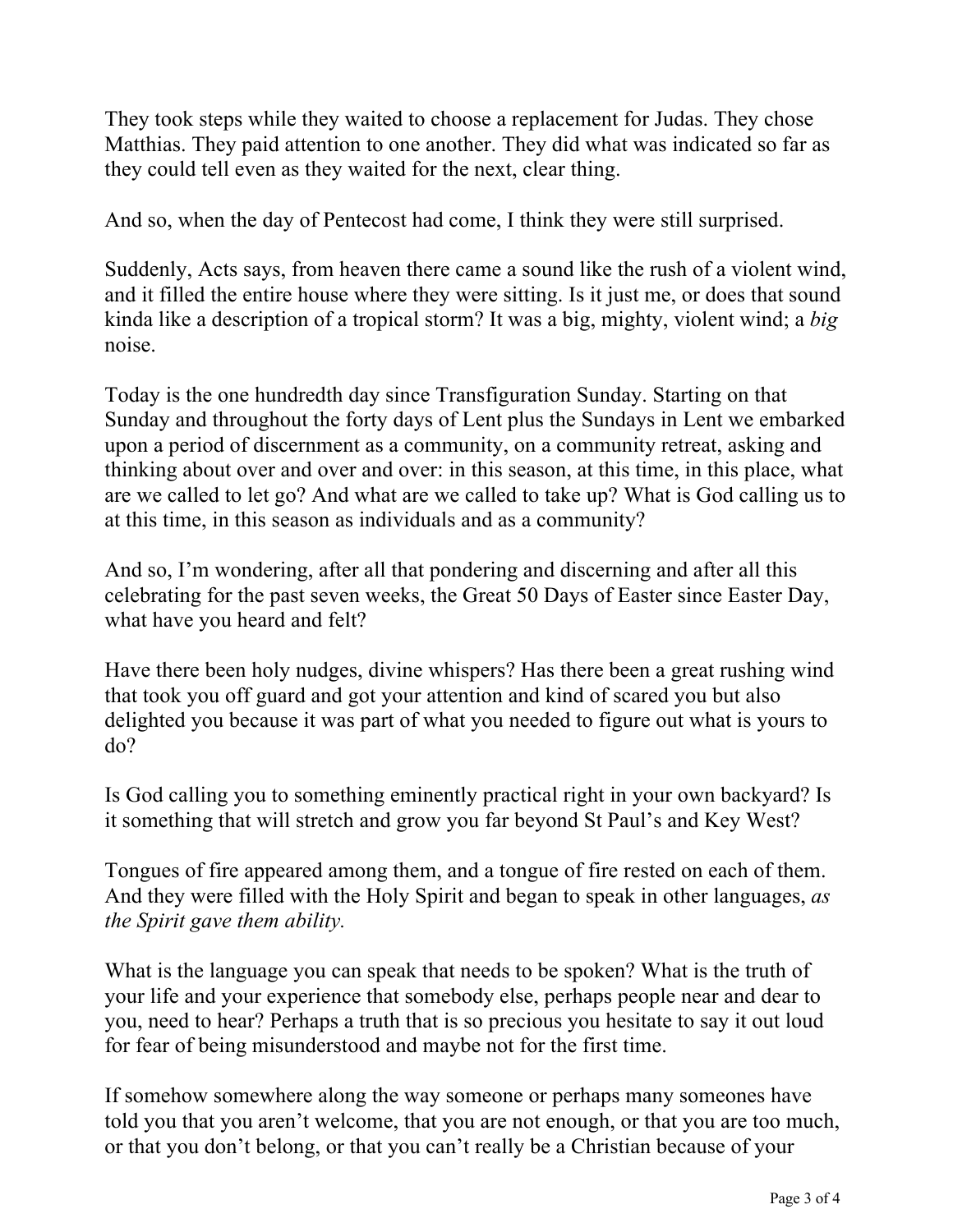sexuality, who you are, whom you love, we have a different message here. Whoever you are and wherever you are on your journey, you are welcome in this place and at this table.

The reading from Romans today, the words of St Paul our patron, make it perfectly clear: "All who are led by the Spirit of God are children of God." All. We have not been given a spirit of slavery to fall back into fear. We have received a spirit of adoption. Adoption as God's children.

It's true for all of us, and it has been all along. Nobody can take it away. And even if all you have ever heard from "religious" people, or people claiming the name of Christian—possibly including the people who brought you into the world and brought you up—if all you have ever heard from them is that there is something wrong with you if you aren't straight and cisgender, that teaching is wrong. That teaching is in error. You are fearfully and wonderfully made. We are all God's beloveds, from the beginning of days until the end of time and throughout eternity.

Tongues of fire appeared among them, and a tongue rested on each of them. Here's the thing about tongues of fire, these powerful and active symbols of the gifts of the Spirit: we can't necessarily see the ones over our own heads. The community can help us name and identify them. We can help one another parse and claim, discover, discern, our own spiritual gifts. There might be one burning in your heart that you are afraid to tell anybody about. But the Holy Spirit has ways that move like water and dance like fire. And chances are a tongue of fire will become visible over your head, as it were, to people with whom you dare to be in community, to people with whom you gather regularly in one place, where the living Christ continues to show up in resurrected but recognizable form.

Acts tells us that on that Pentecost there were devout Jews from every nation under heaven living and staying in Jerusalem. They were gathered together to celebrate one of their three principal festivals of the year: Pentecost, meaning fifty days; Shavuot in Hebrew, also called the Feast of Weeks—seven weeks of seven days each, fortynine days, and on the fiftieth days, Pentecost, celebrating the barley harvest and also the giving of the law to Moses on Mount Sinai.

Acts also tells us that there were not only Jews from every nation under heaven but also people from other religious traditions and other ethnic backgrounds.

Jews among had a common written language in Hebrew, but they spoke many different spoken languages and dialect. The community that gathered around Jesus began to speak that morning in other languages, *as the Spirit gave them ability*. At that moment, in the midst of a noisy festival crowd, every single person could